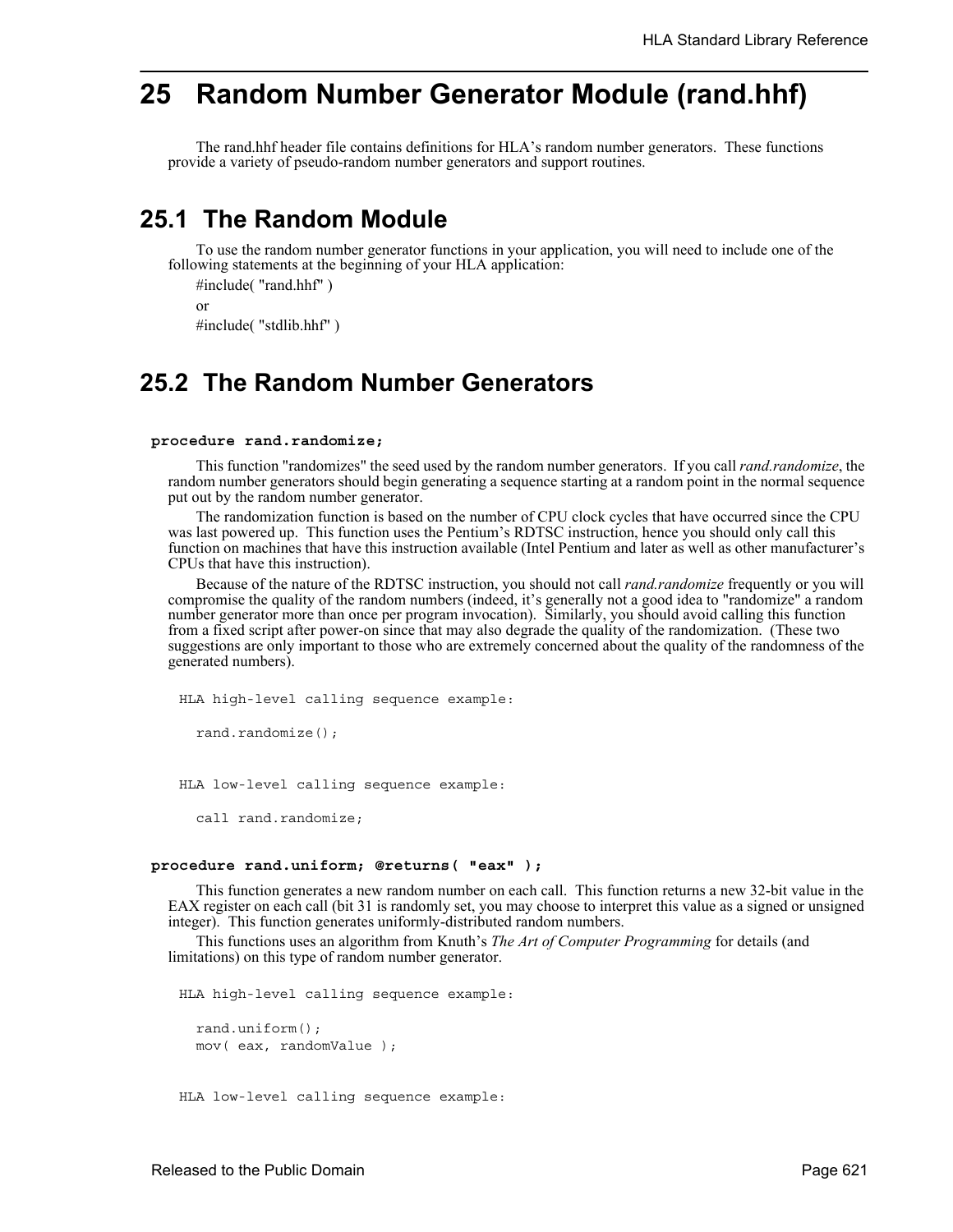```
call rand.uniform;
mov( eax, randomValue );
```
### **procedure rand.urange( startRange:int32; endRange:int32 ); @returns( "eax" );**

This function generates a uniformly distributed random number in the range *"startRange..endRange"* (inclusive). This function generates its random numbers using the *rand.uniform* function. This function returns the value in the EAX register. This uses the same random-number generator algorithm that *rand.uniform* uses.

```
HLA high-level calling sequence example:
  rand.urange( minValue, maxValue );
 mov( eax, randomValue );
```
HLA low-level calling sequence example:

```
push( minValue );
push( maxValue );
call rand.urange;
mov( eax, randomValue );
```
## **procedure rand.random; @returns( "eax" );**

This function generates a uniformly distributed random number using a linear congruential random number generator. This function returns a new 32-bit value in the EAX register on each call (bit 31 is randomly set, you may choose to interpret this value as a signed or unsigned integer). This function generates uniformlydistributed random numbers.

See Knuth's *The Art of Computer Programming* for details (and limitations) on linear congruential random number generators.

```
HLA high-level calling sequence example:
```

```
rand.random();
mov( eax, randomValue );
```
HLA low-level calling sequence example:

```
call rand.random;
mov( eax, randomValue );
```
### **procedure rand.range( startRange:int32; endRange:int32 ); @returns( "eax" );**

This function generates a uniformly distributed random number in the range *"startRange..endRange"* (inclusive) using a linear congruential random number generator. This function returns the value in the EAX register. This uses the same random-number generator algorithm that *rand.random* uses.

```
HLA high-level calling sequence example:
  rand.range( minValue, maxValue );
  mov( eax, randomValue );
```

```
HLA low-level calling sequence example:
```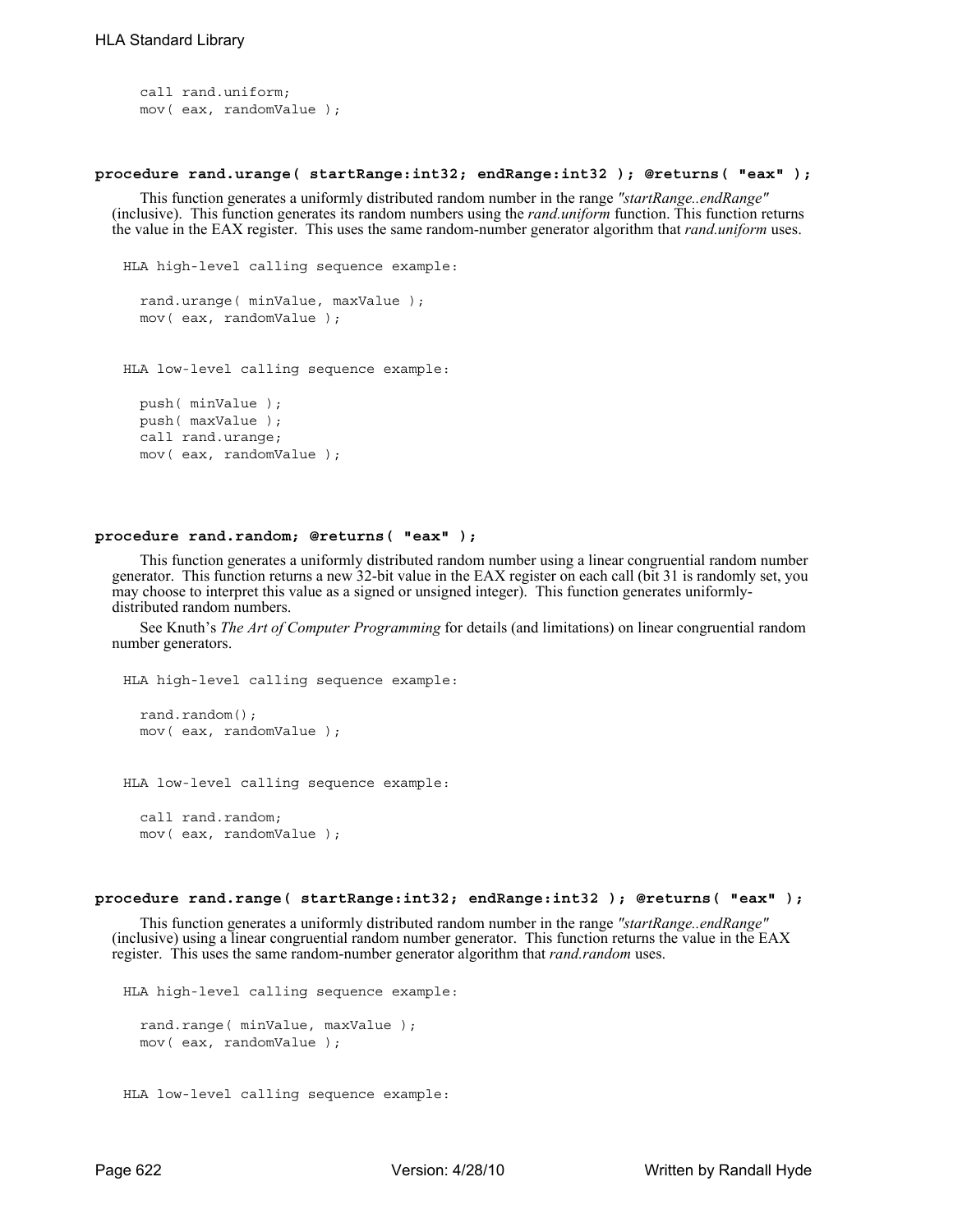push( minValue ); push( maxValue ); call rand.range; mov( eax, randomValue );

## **iterator rand.deal( count:uns32 );**

The *rand.deal* iterator returns a sequence of *count* unique randomly arranged values in the range *0..count-1*. Therefore, it returns all values in the range *0..count-1*, but in a random order.

Since *rand.deal* is an iterator, you must only use it within a FOREACH loop, e.g.,

```
foreach deal( 52 ) do
   << EAX contains a value in the range 0..51 here>>
endfor;
```
This function uses the *rand.uniform* function to randomly arrange the values.